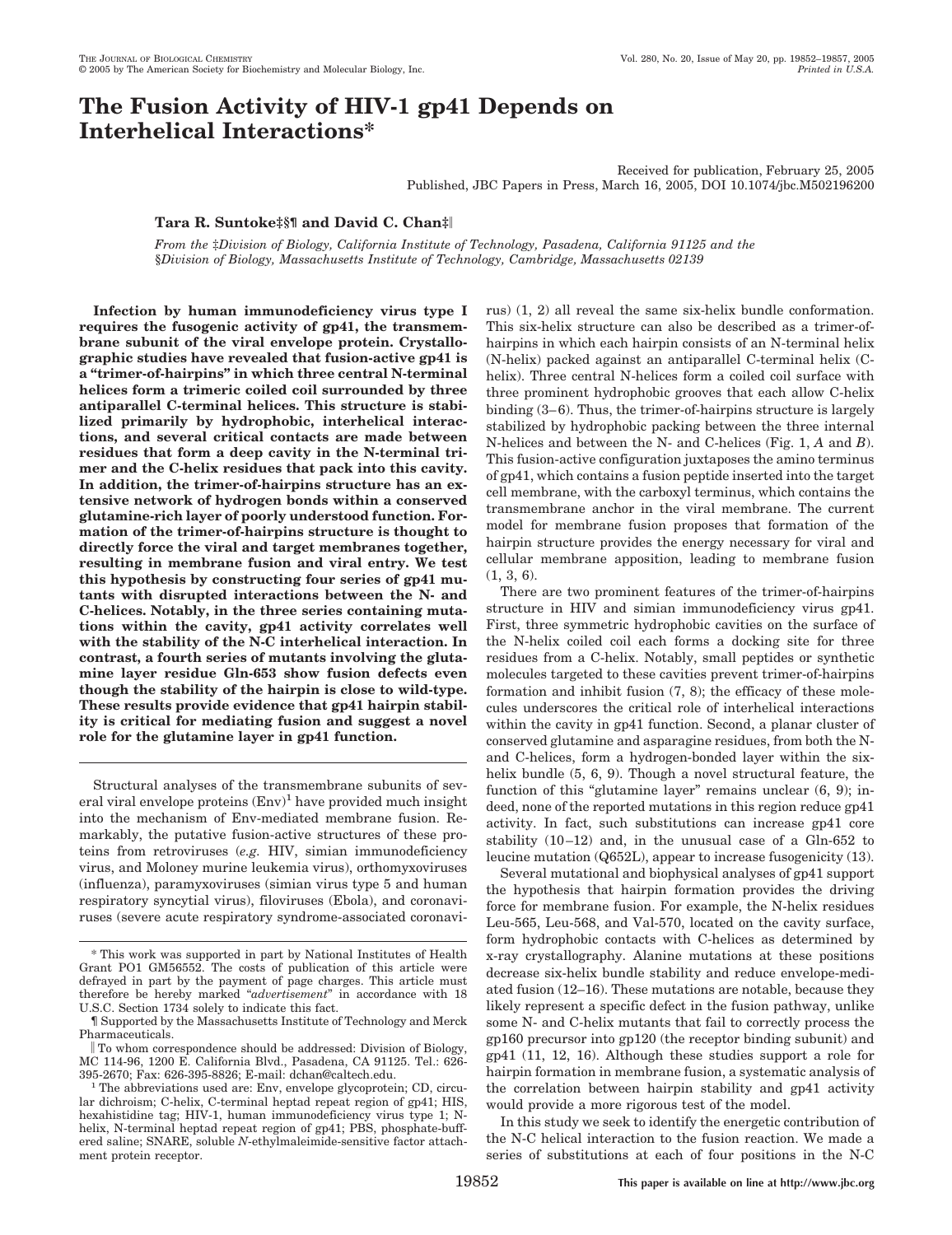helical interface. We report that for mutations within the Nhelix cavity, the fusion activity of gp41 depends on the stability of the N-C interface. In contrast, for the series of substitutions in the glutamine layer, we find that gp41 activity is abolished even in the presence of stable N-C interactions, thereby providing evidence for an important role for the glutamine layer in gp41-mediated fusion.

### MATERIALS AND METHODS

*Plasmid Construction and Mutagenesis—*Env mutations were made using QuikChange site-directed mutagenesis (Stratagene) of pBS-SKII containing HXB2 gp160 (pBS-SKII-gp160) and verified by DNA sequencing. For expression in 293T cells, all mutations were subcloned into pcDNA1.1/Amp (Invitrogen). For generation of stable cell lines, the mutations were subcloned into the pB-IRES-CD2 retroviral vector (gift from Jonathan Bogan, Whitehead Institute, Cambridge MA).

For expression of recombinant proteins, mutations were cloned into the pAED4 vector (4). Mutant N34 and wild-type C28 fragments were PCR-amplified from pBS-SKII-gp160 using the primers 5-GCAATTC-CATATGTCTGGTATAGTGCAGCAG-3 (N34 forward) and 5-ACCGC-GACCACCGCTTCTTGCTTGGAGCTGCTTG-3 (L6N34 reverse) for the N34 fragment and 5-GGTGGTCGCGGTGGTTGGATGGAGTGG-GACAGAG-3' (L6C28 forward) and 5'-GGAATTCCTAGTGATGAT-GATGATGATGCTTTTCTTGCTGGTTTTGC-3 (C28-HIS reverse) for the C28 fragment. These primers introduce a six-residue linker (Ser-Gly-Gly-Arg-Gly-Gly) between N34 and C28 and a hexahistidine tag (HIS) 3' of C28. For mutant C28 fragments, C28-HIS reverse primers encoding the mutations were used. The N and C fragments were joined by overlap PCR with primers N34 forward and C28-HIS reverse and subcloned into pAED4.

*Protein Expression and Purification—*Bacterial cultures expressing  $N34(L6)C28-HIS$  variants were induced with 1 mM isopropyl-1-thio- $\beta$ -D-galactopyranoside for 3– 4 h. Cell pellets were resuspended in lysis buffer (50 mM Tris (pH 8), 15% glycerol, and 300 mM NaCl) containing 10  $\mu$ M MgCl<sub>2</sub>, 1  $\mu$ M MnCl<sub>2</sub>, and 100  $\mu$ g/ml DNase I, lysed by sonication, and centrifuged  $(27,000 \times g$  for 30 min) to separate the soluble and inclusion body fractions. The pellet was washed again in lysis buffer, and supernatants from both washes were pooled. With the exception of the glycine mutants, all peptides were present in the soluble fraction and affinity-purified using nickel-nitrilotriacetic acid (Qiagen, Inc.). For the glycine mutants, inclusion body pellets were solubilized in lysis buffer containing 6 M guanidine-HCl before purification using nickelnitrilotriacetic acid beads. Peptide-containing fractions were dialyzed into 5% acetic acid, purified to 95% purity over a preparative C5 column by reverse-phase high performance liquid chromatography, and lyophilized.

*Circular Dichroism (CD) Spectroscopy—*Lyophilized peptide was dissolved in water, and concentrations were determined by absorbance at 280 nm in 6 M guanidine-HCl (17). Peptides were then diluted to 10  $\mu$ M in PBS (50 mM sodium phosphate and 150 mM sodium chloride (pH 7)). CD spectra were obtained on an AVIV 62DS CD spectrometer. To determine helical content, a value of  $-33,000$  degree cm<sup>2</sup> dmol<sup>-1</sup> was used for theoretical 100% helicity (12). Thermal denaturation scans were performed on 10  $\mu$ M peptide samples in PBS. The midpoint of the thermal unfolding transition  $(T_m)$  was calculated as the maximum value of the first derivative of the molar ellipticity at 222 nm ( $[\theta]_{222}$ ) with respect to temperature. Consistent with previous reports for N34(L6)C28 (10, 11), thermal denaturation of these recombinant peptides was cooperative but not reversible.

*Sedimentation Equilibrium—*All measurements were recorded on a Beckman XL-I analytical ultracentrifuge with a Ti-60a rotor. Wild-type N34(L6)C28-HIS was dialyzed overnight in PBS or sodium acetate buffer (50 mM sodium acetate and 150 mM NaCl (pH 5.5)), and diluted to 5, 10, and 30  $\mu$ M. Samples dialyzed in PBS formed some precipitate, whereas samples in sodium acetate remained fully soluble. Data were collected at 20 °C with rotor speeds of 20, 30, and 42 krpm and wavelengths of 229 and 280 nm. Data sets were fitted simultaneously with WinNonlin (version 1.06) (18). No systematic residuals were observed. and both samples fit well to a single species model.

Because wild-type N34(L6)C28-HIS formed stable trimers in both buffers and remained fully soluble after overnight dialysis at low pH, mutant peptides were analyzed in the sodium acetate buffer. All N34(L6)C28-HIS variants except L565G fit best to a single species model, showed no systematic residuals, and had molecular weights within 10% of those calculated for an ideal trimer. The L565G peptide was predominantly trimeric in solution, but the data fit slightly better as a monomer-trimer equilibrium containing 80% trimers.

*Envelope Glycoprotein Expression and Western Blot Analysis—*Mutant envelope glycoproteins were expressed in 293T cells by transient transfection for expression analysis and cell-cell fusion assays. 293T cells were plated in gelatin-coated 12-well plates. At  $\sim$ 30-50% confluency, cells were transfected with 800 ng of pcDNA-gp160 expressing mutant gp160 and 400 ng of pnGFP (a plasmid expressing nuclear green fluorescent protein) using Lipofectamine 2000 (Invitrogen). Transfection efficiency was assessed by green fluorescent protein fluorescence and was similar for all mutants  $(\sim]30-50\%)$ .

Envelope expression was measured by Western blot analysis. gp41 and gp160 from cell lysates were analyzed with an anti-gp41 monoclonal antibody, Chessie 8 (National Institutes of Health AIDS Research and Reference Reagent Program). Shed gp120 was immunoprecipitated from the culture supernatant using an anti-gp120 polyclonal antibody (gift of Peter Kim, Merck Research Laboratories, West Point PA), and protein-A-Sepharose beads (Sigma). To determine cell surface expression levels of Env, transfected cells were washed with cold PBS (pH 8.0) and biotinylated using 5 mM sulfosuccinimidyl-6-(biotinamido)hexanoate (Pierce) in PBS for 30 min at 4 °C. After washing with PBS containing 100 mM glycine to remove excess biotin, cells were lysed in PBS containing 1% Nonidet P-40 (Sigma). Biotinylated surface proteins were precipitated using immobilized NeutrAvidin (Pierce) and separated by SDS-PAGE.

Stable cell lines expressing the alanine mutants were made using retroviral transduction of NIH3T3 cells. To generate retrovirus, 293T cells were plated on gelatin-coated 60-mm plates and transfected with pBI-CD2-gp160 encoding mutant gp160 and a Moloney murine leukemia virus packaging vector, pCLeco (gift from C. Lois, Massachusetts Institute of Technology). A 1:2 dilution of viral supernatant was used to infect NIH3T3 cells in the presence of  $4 \mu g/ml$  polybrene. After several passages, the infected NIH3T3 cell lines were used for dye transfer assays.

*Cell-Cell Fusion Assay—*Forty-eight hours after transient transfection, 293T cell monolayers were resuspended and counted. A mixture of  $4 \times 10^4$  envelope-expressing 293T cells and  $4 \times 10^4$  target cells, 3T3-T4-CXCR4 **(**National Institutes of Health AIDS Research and Reference Reagent Program), was plated in duplicate into gelatin-coated, eight-well slides and incubated for 21 h at 37 °C. After fixation and hematoxylin staining, the number of syncytia per well was counted under phase microscopy. Cells containing three or more nuclei were scored as syncytia.

*Dye Transfer Fusion Assay—*3T3 cells stably expressing gp41 mutations were plated at a density of  $1 \times 10^6$  cells per 60-mm dish. Eight hours later, cell monolayers were incubated with 420 nm calcein-AM (Molecular Probes) in PBS for 10 min at 37 °C and gently washed twice with PBS before the addition of labeled target cells. Target cells, 3T3- T4-CXCR4, were labeled with the lipid dye octadecyl rhodamine B (R18) (Molecular Probes).  $2 \times 10^6$  target cells were washed in PBS, incubated in PBS containing  $2 \mu M$  R18 for 15 min at room temperature in the dark, and washed twice in PBS before resuspension in growth media. Approximately  $4 \times 10^5$  target cells were added to envelope-expressing monolayers, and dishes were immediately incubated at 37 °C. Cells were examined for dye transfer every 20 –30 min by counting the number of co-labeled cells in five separate fields at  $200\times$  magnification.

#### RESULTS

*Design of Four Allelic Series—*Residues Leu-565, Leu-568, and Val-570 are located on the surface of the N-terminal coiled coil within a large cavity and interact with the internal face of the C-helix (Fig. 1, *A* and *B*). In previous studies, mutation of these residues to alanine reduced fusion but did not affect gp160 processing or gp120-gp41 association (12–15), suggesting a specific defect in the fusion pathway. To obtain a range of gp41 core stabilities, each position was mutated to glycine, alanine, and phenylalanine. We chose glycine for its helixdestabilizing properties (19), alanine for its reduced hydrophobic bulk, and phenylalanine for its increased bulk over the native leucine or valine residue.

The polar contacts within the glutamine layer were disrupted by mutagenesis of Gln-653 (Fig. 1*C*). This residue is buried in the interhelical interface and forms hydrogen bonds with neighboring helices in the core crystal structure  $(6, 20)$ . Furthermore, it is highly conserved; only two of 630 viruses in the Los Alamos HIV sequence data base show mutations at this position (www.hiv.lanl.gov). The Q653A and Q653L substitu-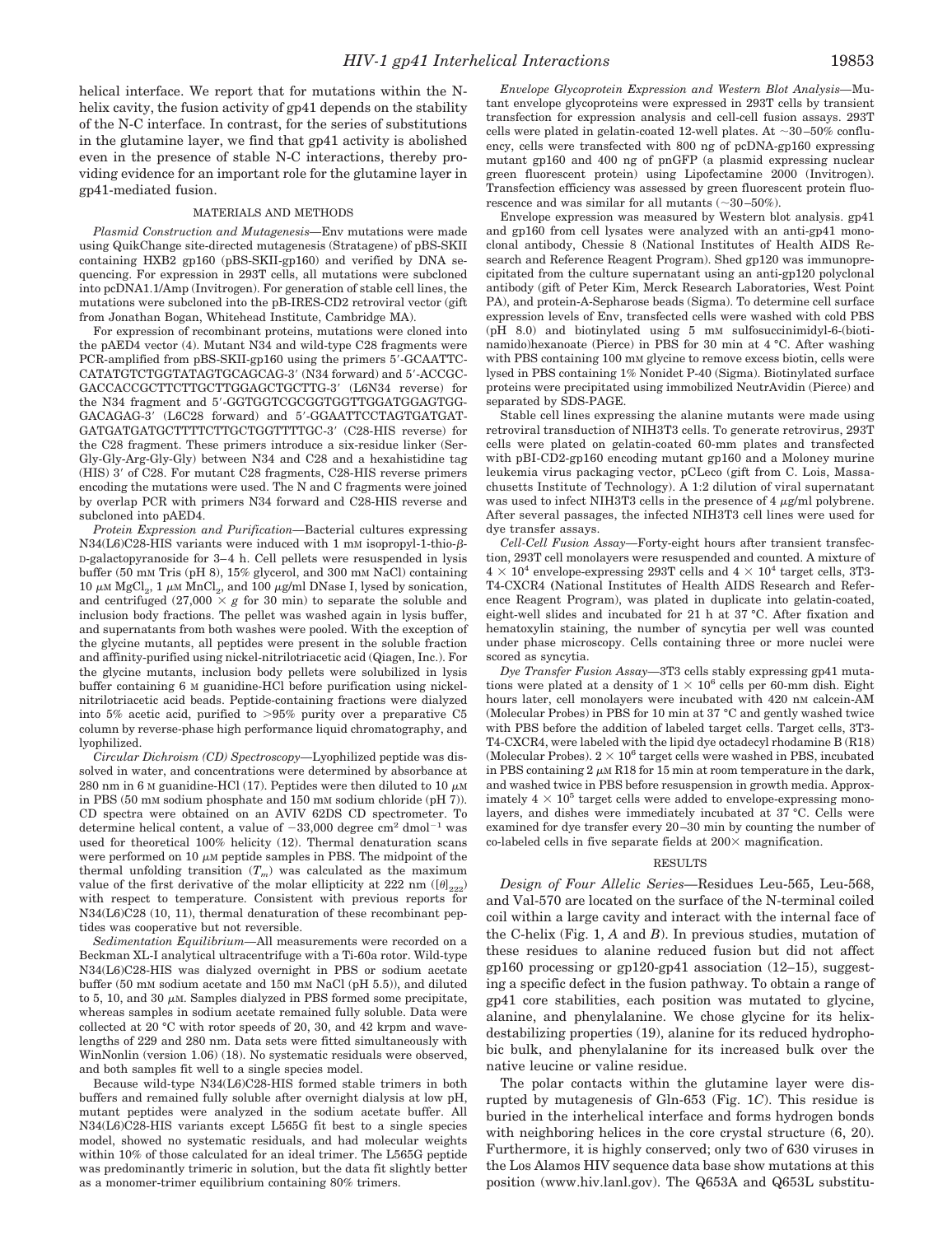

FIG. 1. **Structure of the HIV-1 gp41 core.** A, a schematic diagram of HIV-1 HXB2 gp41. Important functional domains include the fusion peptide (*FP*), N- and C-terminal heptad repeats (*N-HR* and *C-HR*), transmembrane domain (*TM*), and the cytoplasmic tail (*cyto*). The sequence of the recombinant peptide N34(L6)C28-HIS containing the N-terminal heptad repeat residues 546 –579, a six residue linker, C-terminal heptad repeat residues 628 – 655, and a C-terminal hexahistidine tag is shown below. Residues are numbered according to their positions in HXB2 gp160. *Dots* below specific amino acids indicate residues that are mutated in this study, and *highlighted* glutamine and asparagine residues denote amino acids within the glutamine layer. *B*, helical wheel representation of N34 and C28. Residues at the *a* and *d* positions of the N-helices interact to form the interior of the trimeric coiled coil. C-terminal helices pack against the grooves between adjacent N-terminal helices. N-HR residues that are mutated in this study are *highlighted in green*. *C*, the glutamine layer of HIV-1 gp41. A cross-section of the gp41 core reveals glutamine and asparagine residues from both the N-terminal and C-terminal heptad repeat domains that form an interconnected polar layer. The C-helix residue Gln-653 protrudes toward the center of the six-helix bundle and is intimately involved in the polar network. Crystallographic studies suggest that this side chain in both HIV and the simian immunodeficiency virus forms hydrogen bonds with the backbone and a glutamine residue on adjacent N-helices (6, 20). These putative hydrogen bonds are shown as *dashed lines*. Residues in *panels B* and *C* are denoted using single letter amino acid abbreviations with position numbers.

tions were designed to abolish polar contacts with neighboring glutamine residues, whereas the Q653E substitution retains bulk and polarity.

*Biophysical Analysis of Recombinant gp41 Core Structures—*We used a recombinant peptide model to measure the biophysical properties of mutant gp41 cores. This gp41 core peptide, termed N34(L6)C28-HIS, contains N- and C-terminal helices that are joined by a six residue linker (Fig. 1*A*). It is similar to the previously described N34(L6)C28 peptide (21) but contains a C-terminal HIS tag to facilitate purification. Circular dichroism indicates that the molecule is  $>90\%$  helical and thermostable, with a  $T_m$  of 74 °C. In addition, it forms a discretely trimeric species as determined by sedimentation equilibrium (Fig. 2 and Table I). When compared with published data for N34(L6)C28, N34(L6)C28-HIS has a 4 °C higher melting temperature. We speculate that addition of the Cterminal tag promotes stability by attenuating the helix dipole moment or by reducing fraying of the helical ends (19, 22).

For the three mutant series involving the N-helix, biophysical analysis indicated that we successfully generated a wide range of stabilities in the gp41 core (Table I). In each position, all mutants are less stable than wild-type, with the relative order Gly  $\lt$  Ala  $\lt$  Phe  $\lt$  wild-type. At position 568 the phenylalanine mutant  $(T_m$  of 61 °C) is only slightly more stable than the alanine mutant  $(T_m$  of 60 °C). The low stability of the L568F variant may be caused by local distortion to accommodate the large aromatic ring. All mutants are highly helical, and, with the exception of L565G (see "Materials and Methods"), the least thermostable variant in this study, all form clean trimers as evidenced by sedimentation equilibrium analysis (Table I).

Interestingly, mutations at Gln-653 do not appreciably destabilize the six-helix bundle structure. The Q653A, Q653L, and Q653E mutants have  $T_m$  values close to that of wild-type and form stable trimers (Table I). Thus, in contrast to the effects observed with the cavity mutations, altering the native interhelical interaction within the glutamine layer does not substantially affect gp41 core stability.

*Expression and Processing of gp41 Variants—*We examined the expression and processing of envelope mutants after transient transfection of mutant constructs into 293T cells. Transfection efficiency, assessed by co-transfection of a green fluorescent protein expression vector, was similar for all Env proteins.2 Western blot analysis of the cell lysates with an anti-gp41 monoclonal antibody reveals that all gp41 mutants, except L565A, are expressed and processed at levels similar to that of wild-type (Fig. 3, *A* and *B*). These results are quantitated by gel densitometry in Table II and are consistently similar to wild-type levels (80-120%). L565A gp41 is expressed at 60% of wild-type. The levels of cell surface Env were quantitated by surface biotinylation and precipitation using avidinconjugated beads. Expression levels of mutant gp160 and gp41 on the cell surface were similar to that of wild-type (data not shown), and the ratio of surface gp41 to gp160 confirmed that proteolytic processing of the Env precursor was normal for all mutants (Table II).

Under normal conditions, the noncovalent interaction between gp120 and gp41 is labile, and a portion of gp120 is shed from the surface of virions or Env-expressing cells. Some mu-

<sup>&</sup>lt;sup>2</sup> T. R. Suntoke and D. Chan, unpublished data.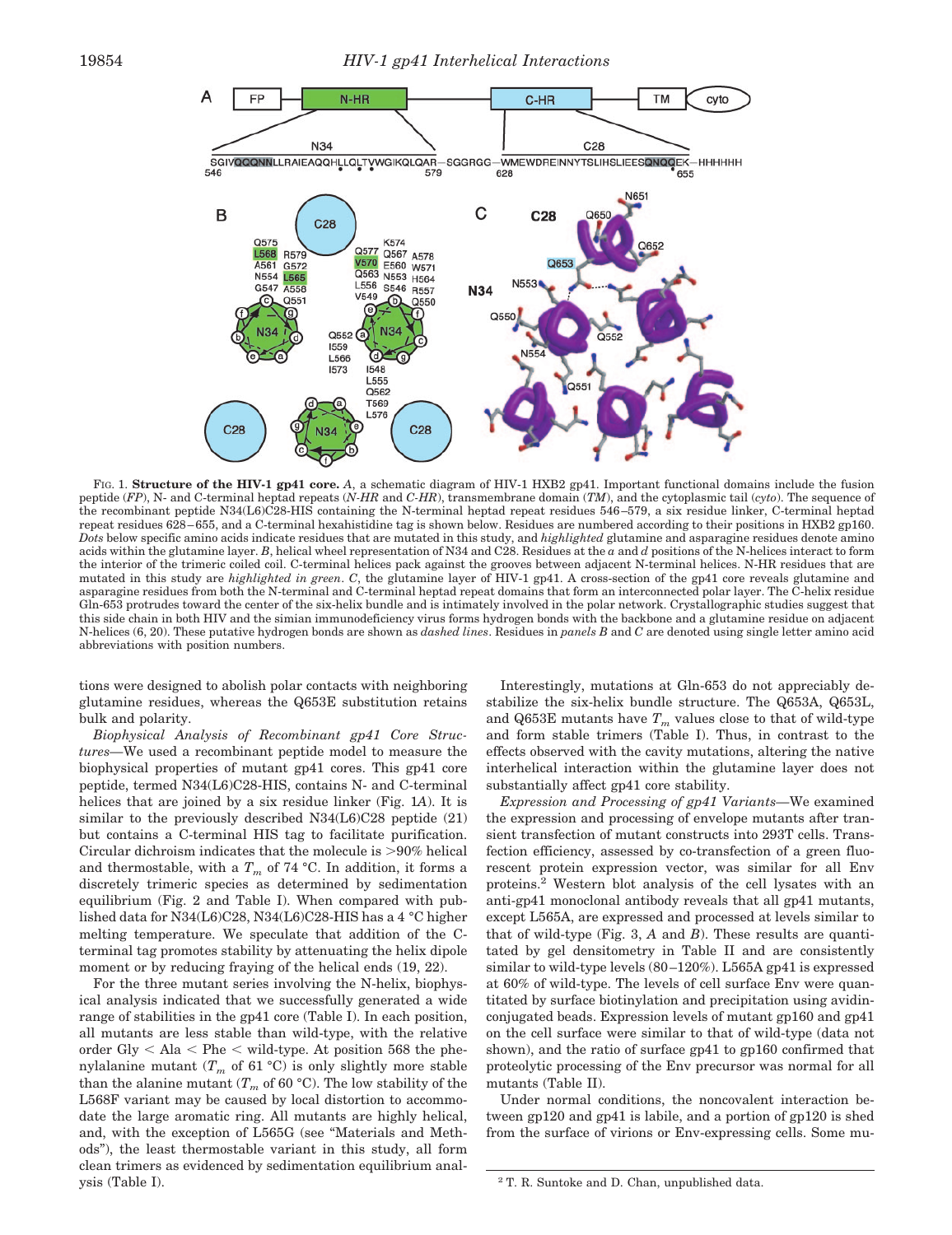

FIG. 2. **Biophysical properties of N34(L6)C28-HIS.** *A*, the CD spectra of N34(L6)C28-HIS (10  $\mu$ m) in PBS at 0 °C. *B*, thermal dependence of the CD signal at 222 nm for a 10  $\mu$ M peptide sample in PBS. *C*, representative sedimentation equilibrium data for N34(L6)C28-HIS (10  $\mu$ M) in sodium acetate buffer collected at 20 krpm and 20 °C. The deviation of the data from the trimer model is plotted in the *top section*. The *bottom section* shows the data and a *line* representing the fit using an ideal single species model.

tations in gp41 affect its association with gp120, leading to the increased release of gp120 into the culture supernatant. Immunoprecipitation of gp120 from the culture medium followed by Western blot analysis shows that steady-state levels of shed gp120 are similar for wild-type and all mutants (Fig. 3 and Table II). These results further indicate that mutations at positions 565, 568, 570, and 653 in gp41 do not affect the native conformation of the envelope glycoprotein.

*Fusogenic Potential of Mutant Envelope Glycoproteins—*The gp41 mutants were tested for membrane fusion activity with syncytia assays. For the N-helix mutants, there is good correlation between thermostability of the gp41 core and fusion activity (Table II). The glycine mutants, which are the least

TABLE I *Summary of biophysical data for N34(L6)C28-HIS mutants*

| Mutant           | $-[\theta]_{222}^a$                           | $T_m^{\ a}$     |     |  |
|------------------|-----------------------------------------------|-----------------|-----|--|
|                  | $10^3$ deg cm <sup>2</sup> dmol <sup>-1</sup> | $\rm ^{\circ}C$ |     |  |
| $N34(L6)C28-HIS$ | $-30.9$                                       | 74              | 2.8 |  |
| L565G            | $-23.1$                                       | 38              | 2.5 |  |
| L565A            | $-24.2$                                       | 57              | 2.7 |  |
| L565F            | $-24.8$                                       | 63              | 3.0 |  |
| L568G            | $-25.8$                                       | 43              | 2.9 |  |
| L568A            | $-27.4$                                       | 60              | 3.0 |  |
| L568F            | $-23.0$                                       | 61              | 2.8 |  |
| V570G            | $-27.1$                                       | 49              | 2.9 |  |
| V570A            | $-27.0$                                       | 62              | 3.1 |  |
| <b>V570F</b>     | $-28.0$                                       | 68              | 2.9 |  |
| Q653A            | $-30.5$                                       | 74              | 2.9 |  |
| Q653L            | $-28.2$                                       | 76              | 3.1 |  |
| Q653E            | $-28.9$                                       | 73              | 3.0 |  |
|                  |                                               |                 |     |  |

*<sup>a</sup>* All circular dichroism wavelength scans and thermal melts were performed on 10  $\mu$ M peptide samples in PBS (pH 7.0).

<sup>b</sup> Sedimentation equilibrium results are shown as the ratio of observed molecular weight  $(M<sub>obs</sub>)$  to calculated molecular weight for a monomer  $(M_{\text{calc}})$ .

stable, have barely detectable levels of fusion. As the stabilities of the mutants increase, there is a simultaneous increase in fusion activity. This trend becomes clear when the fusion activity of the mutants is plotted as a function of gp41 stability (Fig. 4). This plot also reveals that the V570A mutant has unusually low fusion activity. V570A has intermediate stability  $(T_m$  of 62 °C) that is comparable with that of L565F, L568A, and L568F; however, unlike these three mutants, it is severely deficient in cell fusion activity. The reason for this anomaly remains to be determined. Our results agree with and extend previously published data for alanine mutants at positions 565, 568, and 570 (12, 14 –16), which suggest a similar correlation between fusion and core stability.

The Gln-653 mutants provide a striking exception to this correlation. Despite its highly stable core structure, the Q653E substitution caused a 32% decrease in gp41 fusion activity compared with wild-type. A more severe mutation, Q653L, which abolishes polarity, further decreased gp41 function (55% of wild-type), whereas removal of both polarity and bulk with the Q653A mutation almost completely abrogated fusion. These results provide the first evidence that disruption of polar contacts within the gp41 glutamine layer decreases envelopemediated fusion. The low fusogenicity of these 653 mutants, despite their extremely thermostable core structures, implicates the glutamine layer in a novel role in gp41 function.

*Fusion Kinetics of Alanine Mutants—*In gp41-mediated fusion there is a significant lag time after mixing cells before the first fusion events are observed (23). This delay is thought to reflect the slow conformational changes that occur in the envelope protein during the fusion process. Our N-helix mutants likely show fusion defects because weakened N-C helical interactions reduce the efficiency of membrane apposition. Alternatively, it is possible that attenuated N-C helical interactions also cause a delay in membrane apposition, resulting in a kinetic defect. In this scenario, Env molecules would display kinetics of fusion slower than that of wild-type, leading to a delay in the onset of initial fusion events.

To test this possibility, the L565A, L568A, and V570A mutants were analyzed further. The alanine mutants were chosen because they display low but detectable levels of fusion. The kinetics of fusion at early time points was analyzed using 3T3 cell lines stably expressing L565A, L568A, and V570A mutant envelope glycoproteins. The alanine mutants displayed levels of expression and processing similar to wild-type and fusion phenotypes analogous to those seen with transient transfections (4% for L565A, 17% for L568A, and 2% for V570A).2 Dye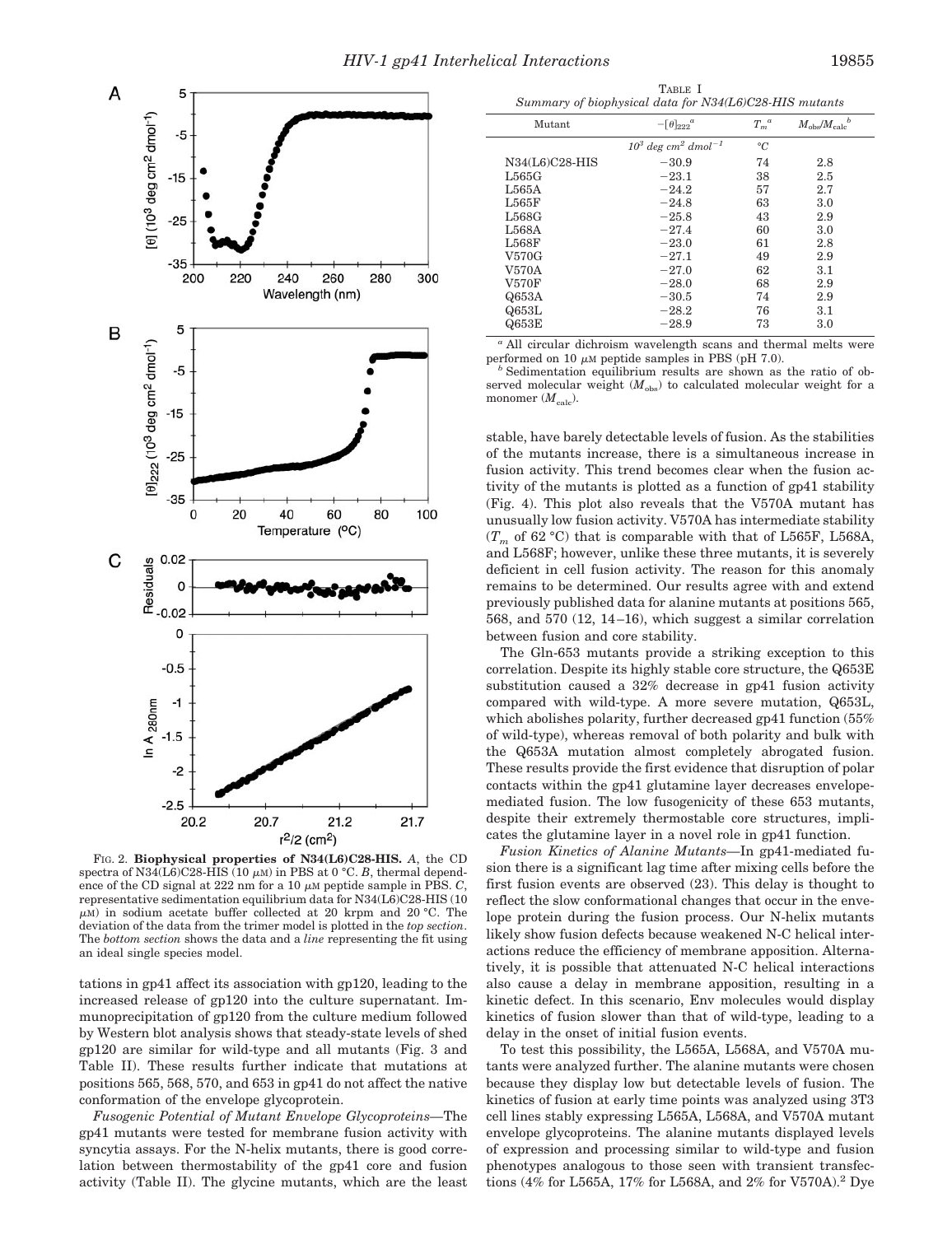## 19856 *HIV-1 gp41 Interhelical Interactions*

FIG. 3. **Expression and processing of mutant envelope glycoproteins.** *A*, expression analysis of N-helix mutant series. The *top section* shows cellular gp160 and gp41 levels detected by Western blot analysis, the *middle section* indicates the *B*-actin loading control, and the *lower section* depicts the amount of gp120 secreted into the culture medium. *B*, expression analysis of C-helix mutants at position 653. *Sections* are the same as in *panel A*. *WT*, wild-type; *neg*, empty vector-transfected.



TABLE II *Summary of Env expression, processing, and fusion*

| .            |                                 |                                |                             |                                |                               |  |  |  |
|--------------|---------------------------------|--------------------------------|-----------------------------|--------------------------------|-------------------------------|--|--|--|
| Env          | $gp160$ expression <sup>a</sup> | $gp41$ expression <sup>a</sup> | Cell surface $gp41/gp160^b$ | $gp120$ secretion <sup>c</sup> | Cell-cell fusion <sup>d</sup> |  |  |  |
|              |                                 |                                |                             |                                | $\%$                          |  |  |  |
| Wild-type    | 1.0                             | 1.0                            | $1.0\,$                     | 1.0                            | $100 (\pm 7)$                 |  |  |  |
| L565G        | $1.2\,$                         | 1.0                            | 1.0                         | 1.0                            | $1 (\pm 0.1)$                 |  |  |  |
| L565A        | 0.8                             | 0.6                            | $1.0\,$                     | 1.2                            | $5 (\pm 0.6)$                 |  |  |  |
| L565F        | $1.2\,$                         | 1.1                            | 1.1                         | 1.3                            | $38 (\pm 3.1)$                |  |  |  |
| L568G        | 0.8                             | 0.8                            | $1.1\,$                     | 0.6                            | $5 (\pm 0.6)$                 |  |  |  |
| L568A        | 1.4                             | 1.1                            | $1.2\,$                     | 1.2                            | $35 (\pm 2.3)$                |  |  |  |
| L568F        | 1.1                             | 1.0                            | $1.2\,$                     | 1.1                            | $32 (\pm 1.4)$                |  |  |  |
| V570G        | 1.1                             | 0.9                            | $1.2\,$                     | 1.3                            | $2 (\pm 0.2)$                 |  |  |  |
| <b>V570A</b> | 0.8                             | 1.0                            | $1.2\,$                     | $1.2\,$                        | $4 (\pm 0.1)$                 |  |  |  |
| <b>V570F</b> | 0.6                             | 0.9                            | 1.1                         | 1.1                            | $48 (\pm 2.7)$                |  |  |  |
| Q653A        | 1.0                             | 1.1                            | 0.8                         | $1.3\,$                        | $7(\pm 1.7)$                  |  |  |  |
| Q653L        | 1.1                             | $1.2\,$                        | 1.0                         | 1.0                            | $55 (\pm 6.1)$                |  |  |  |
| Q653E        | $1.1\,$                         | 1.1                            | 0.9                         | $1.1\,$                        | 68 ( $\pm$ 0.5)               |  |  |  |
|              |                                 |                                |                             |                                |                               |  |  |  |

*<sup>a</sup>* Relative Env expression was quantitated by densitometry. Cellular expression levels of gp160 or gp41 normalized to the amount of total protein in the lysate ( $\beta$ -actin) are shown.<br><sup>*b*</sup> Env precursor processing is measured from cell surface proteins isolated by surface biotinylation and avidin precipitation. The reported number

is the ratio (mutant gp41/mutant gp160)/(wt gp41/wt gp160), where wt stands for wild-type.<br>
"The amount of shed gp120 (sgp120) is measured as the ratio (mutant sgp120/mutant cellular gp41)/(wt sgp120/wt cellular gp41), wh

stands for wild-type.<br><sup>*d*</sup> To monitor cell-cell fusion activity, Env-expressing 293T cells were co-cultured with 3T3-T4-CXCR4 target cells for 21 hours at 37 °C. Following

fixation and staining, fusion events were determined microscopically. Experiments were repeated in duplicate at least twice. The percentage of wild-type fusion in a representative fusion assay is shown. Numbers in parenthesis indicate S.D. The percent of fusion for cells transfected with a control vector lacking Env is  $1.4 \pm 0.7$ .

labeling of envelope-expressing cells with a cytosolic marker, calcein-AM, and target cells with a lipid marker, R18, allowed initial fusion events to be detected as dual-labeled cells. For each cell line, fusion was monitored approximately every 25 min. Fig. 5 shows the fusion progression of the alanine mutants at early time points after the co-incubation of effector and target cells. A small number of dye transfer events was initially detected for wild-type gp41 between 15 and 30 min post-mixing, followed by a dramatic increase starting at 80 min. These results correspond well with reported fusion kinetics experiments in which initial fusion events are detected after time lag, followed by rapid acceleration (Ref. 23 and references therein). With the alanine mutants it is difficult to reliably measure the onset of initial fusion events due to the low efficiency of fusion. Nevertheless, the acceleration phase for all the alanine mutants occurs between 80 and 100 min, indicating that the early kinetics for wild-type and mutant cell lines are similar.

## DISCUSSION

Structural studies of the HIV-1 envelope protein suggest an elegant mechanism through which gp41 mediates apposition of viral and target cell membranes: the interaction of N- and C-helices to form the six-helix bundle forces the target cell membrane (containing the inserted fusion peptide) close to the viral membrane (containing the gp41 transmembrane segment). If this model is correct, the efficiency of gp41-mediated membrane fusion should depend on the strength of the N-C interhelical interaction. Indeed, with three sets of N-helix mutants we observe a strong correlation between trimer-of-hairpins stability and membrane fusion (Fig. 4). Fusion activities decrease rapidly with decreased stability, and all mutants with a  $T_m$  of 57 °C or lower lack significant activity, suggesting that there may be a threshold stability necessary to mediate membrane apposition. To further test this model, it will be important to develop experimental systems to directly measure the free energy change during the transition of gp41 from its native conformation to its fusogenic conformation.

Our fourth mutant series at C-helix position 653 shows markedly different results and suggests a significant role of the glutamine layer in gp41 function. Substitutions at position 653 do not significantly destabilize the hairpin but nevertheless reduce gp41-mediated membrane fusion (Tables I and II). Although the unusual structural features of the glutamine layer were noted in earlier structural studies (5, 6, 9), this is the first evidence of a functional role for this domain in membrane fusion.

The basis for the glutamine layer requirement remains to be elucidated. Previous mutations in this region have not supported an essential role for this region in membrane fusion